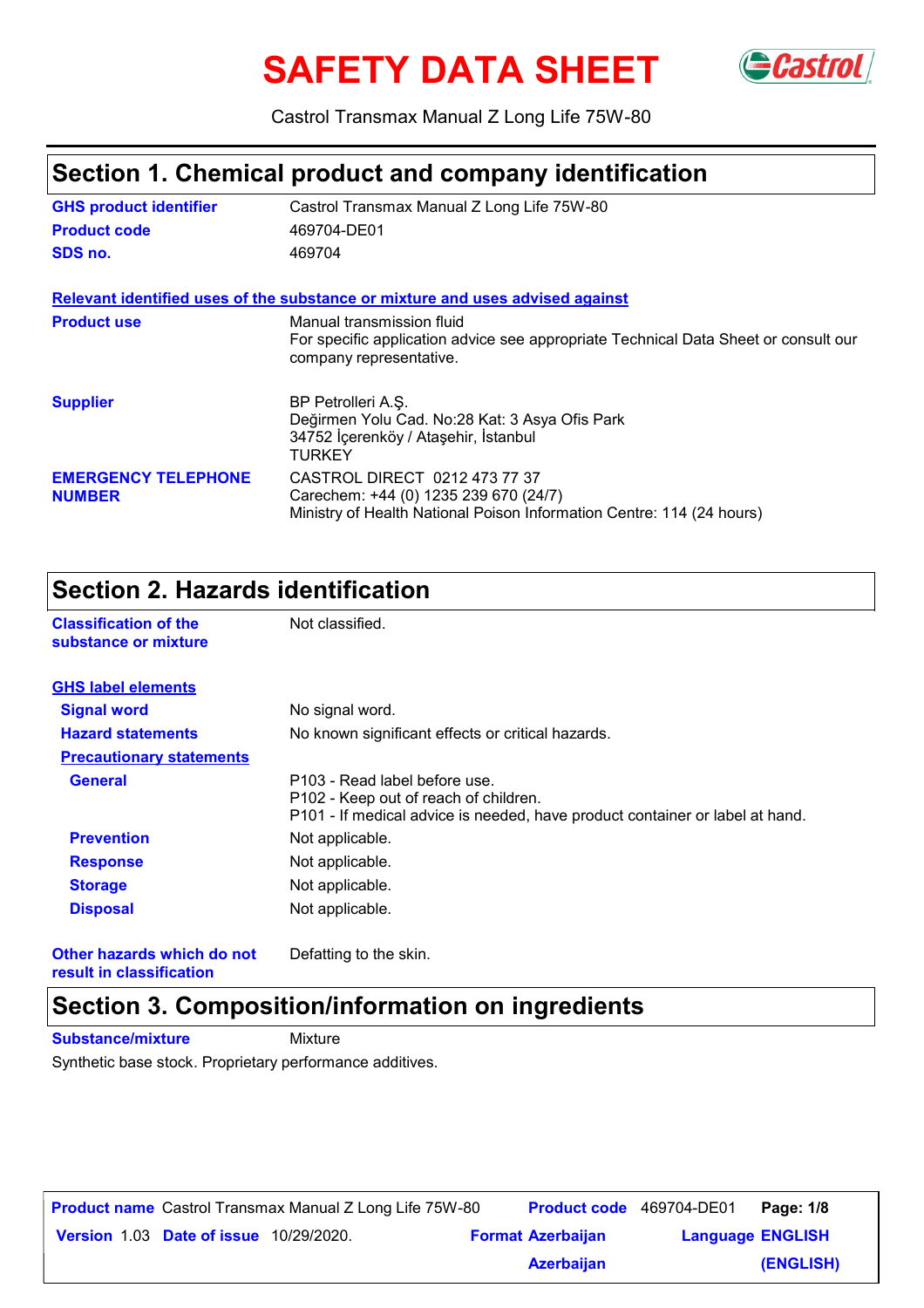# **Section 3. Composition/information on ingredients**

| <b>Ingredient name</b>                                                                                                                                                                                                                                                           | $\frac{9}{6}$                     | <b>CAS number</b>                                                   |
|----------------------------------------------------------------------------------------------------------------------------------------------------------------------------------------------------------------------------------------------------------------------------------|-----------------------------------|---------------------------------------------------------------------|
| Distillates (petroleum), hydrotreated heavy paraffinic<br>Distillates (petroleum), solvent-dewaxed heavy paraffinic<br>Distillates (petroleum), hydrotreated light paraffinic<br>Distillates (petroleum), solvent-dewaxed light paraffinic<br>Phosphoric acid esters, amine salt | צ≥<br>∖3≥ ا<br>՝≤3<br>∖3≥ ا<br>≤1 | 64742-54-7<br>64742-65-0<br>64742-55-8<br>64742-56-9<br>Proprietary |
|                                                                                                                                                                                                                                                                                  |                                   |                                                                     |

**There are no additional ingredients present which, within the current knowledge of the supplier and in the concentrations applicable, are classified as hazardous to health or the environment and hence require reporting in this section.**

**Occupational exposure limits, if available, are listed in Section 8.**

# **Section 4. First aid measures**

| <b>Description of necessary first aid measures</b> |                                                                                                                                                                                                                                         |
|----------------------------------------------------|-----------------------------------------------------------------------------------------------------------------------------------------------------------------------------------------------------------------------------------------|
| <b>Inhalation</b>                                  | If inhaled, remove to fresh air. Get medical attention if symptoms occur.                                                                                                                                                               |
| <b>Ingestion</b>                                   | Do not induce vomiting unless directed to do so by medical personnel. Get medical<br>attention if symptoms occur.                                                                                                                       |
| <b>Skin contact</b>                                | Wash skin thoroughly with soap and water or use recognised skin cleanser.<br>Remove contaminated clothing and shoes. Wash clothing before reuse. Clean<br>shoes thoroughly before reuse. Get medical attention if symptoms occur.       |
| Eye contact                                        | In case of contact, immediately flush eyes with plenty of water for at least 15<br>minutes. Eyelids should be held away from the eyeball to ensure thorough rinsing.<br>Check for and remove any contact lenses. Get medical attention. |

#### **Most important symptoms/effects, acute and delayed**

See Section 11 for more detailed information on health effects and symptoms.

|                                   | Indication of immediate medical attention and special treatment needed, if necessary |
|-----------------------------------|--------------------------------------------------------------------------------------|
| <b>Specific treatments</b>        | No specific treatment.                                                               |
| <b>Notes to physician</b>         | Treatment should in general be symptomatic and directed to relieving any effects.    |
| <b>Protection of first-aiders</b> | No action shall be taken involving any personal risk or without suitable training.   |

### **Section 5. Firefighting measures**

| In case of fire, use foam, dry chemical or carbon dioxide extinguisher or spray.                                                                                                                  |
|---------------------------------------------------------------------------------------------------------------------------------------------------------------------------------------------------|
| Do not use water jet.                                                                                                                                                                             |
| In a fire or if heated, a pressure increase will occur and the container may burst.                                                                                                               |
| Combustion products may include the following:<br>carbon oxides (CO, CO <sub>2</sub> ) (carbon monoxide, carbon dioxide)                                                                          |
| Promptly isolate the scene by removing all persons from the vicinity of the incident if<br>there is a fire. No action shall be taken involving any personal risk or without<br>suitable training. |
| Fire-fighters should wear positive pressure self-contained breathing apparatus<br>(SCBA) and full turnout gear.                                                                                   |
|                                                                                                                                                                                                   |

|                                               | <b>Product name</b> Castrol Transmax Manual Z Long Life 75W-80 | Product code 469704-DE01 |                         | Page: 2/8 |
|-----------------------------------------------|----------------------------------------------------------------|--------------------------|-------------------------|-----------|
| <b>Version 1.03 Date of issue 10/29/2020.</b> |                                                                | <b>Format Azerbaijan</b> | <b>Language ENGLISH</b> |           |
|                                               |                                                                | <b>Azerbaijan</b>        |                         | (ENGLISH) |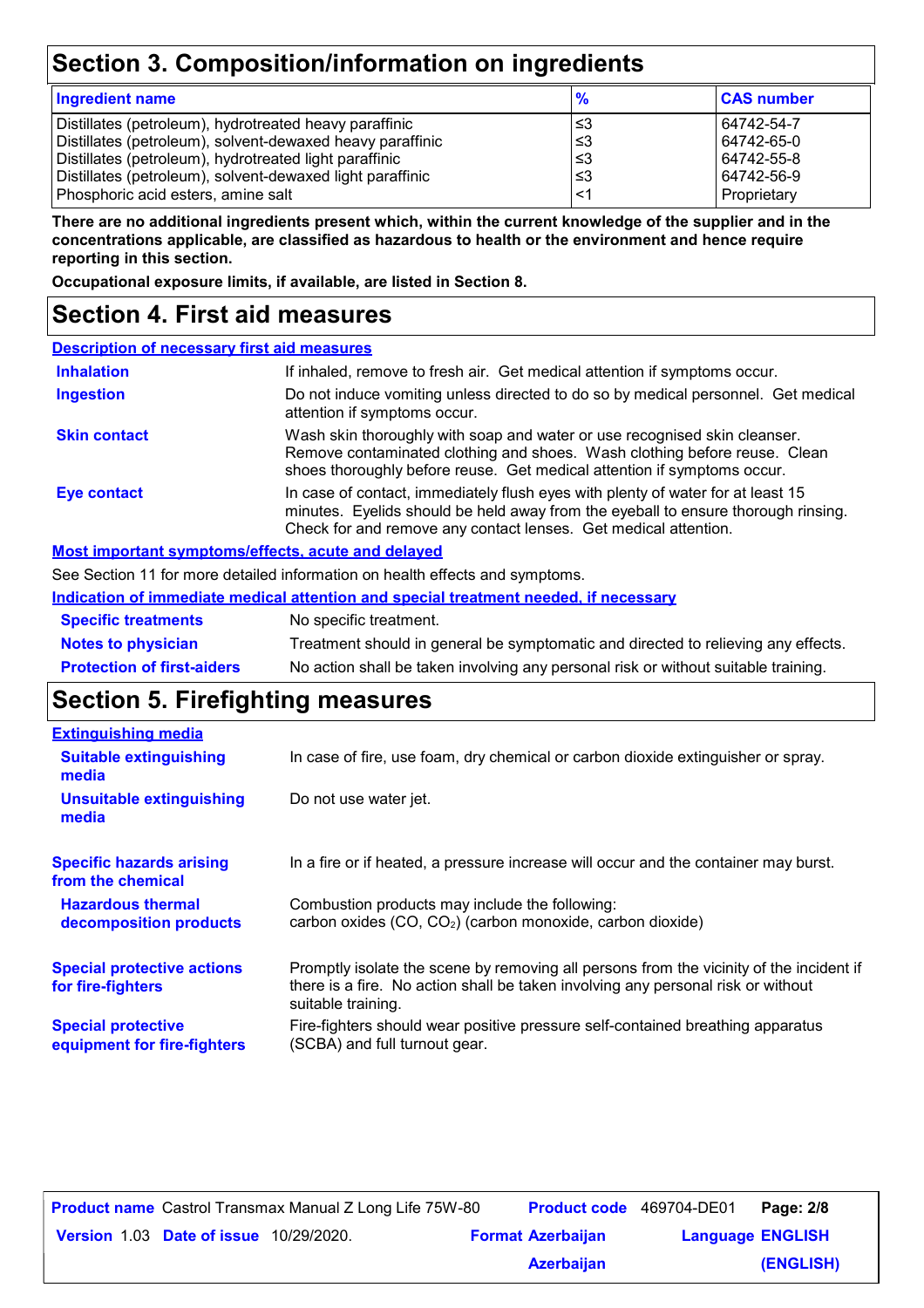# **Section 6. Accidental release measures**

|                                                             | <b>Personal precautions, protective equipment and emergency procedures</b>                                                                                                                                                                                                                                                                                                                         |  |  |  |
|-------------------------------------------------------------|----------------------------------------------------------------------------------------------------------------------------------------------------------------------------------------------------------------------------------------------------------------------------------------------------------------------------------------------------------------------------------------------------|--|--|--|
| For non-emergency<br>personnel                              | No action shall be taken involving any personal risk or without suitable training.<br>Evacuate surrounding areas. Keep unnecessary and unprotected personnel from<br>entering. Do not touch or walk through spilt material. Put on appropriate personal<br>protective equipment. Floors may be slippery; use care to avoid falling.                                                                |  |  |  |
| For emergency responders                                    | If specialised clothing is required to deal with the spillage, take note of any<br>information in Section 8 on suitable and unsuitable materials. See also the<br>information in "For non-emergency personnel".                                                                                                                                                                                    |  |  |  |
| <b>Environmental precautions</b>                            | Avoid dispersal of spilt material and runoff and contact with soil, waterways, drains<br>and sewers. Inform the relevant authorities if the product has caused environmental<br>pollution (sewers, waterways, soil or air).                                                                                                                                                                        |  |  |  |
| <b>Methods and material for containment and cleaning up</b> |                                                                                                                                                                                                                                                                                                                                                                                                    |  |  |  |
| <b>Small spill</b>                                          | Stop leak if without risk. Move containers from spill area. Absorb with an inert<br>material and place in an appropriate waste disposal container. Dispose of via a<br>licensed waste disposal contractor.                                                                                                                                                                                         |  |  |  |
| <b>Large spill</b>                                          | Stop leak if without risk. Move containers from spill area. Prevent entry into sewers,<br>water courses, basements or confined areas. Contain and collect spillage with non-<br>combustible, absorbent material e.g. sand, earth, vermiculite or diatomaceous earth<br>and place in container for disposal according to local regulations. Dispose of via a<br>licensed waste disposal contractor. |  |  |  |

### **Section 7. Handling and storage**

#### **Precautions for safe handling**

| <b>Protective measures</b>                                                | Put on appropriate personal protective equipment (see Section 8).                                                                                                                                                                                                                                                                                                                                                                                                                                                                                                                              |
|---------------------------------------------------------------------------|------------------------------------------------------------------------------------------------------------------------------------------------------------------------------------------------------------------------------------------------------------------------------------------------------------------------------------------------------------------------------------------------------------------------------------------------------------------------------------------------------------------------------------------------------------------------------------------------|
| <b>Advice on general</b><br>occupational hygiene                          | Eating, drinking and smoking should be prohibited in areas where this material is<br>handled, stored and processed. Wash thoroughly after handling. Remove<br>contaminated clothing and protective equipment before entering eating areas. See<br>also Section 8 for additional information on hygiene measures.                                                                                                                                                                                                                                                                               |
| <b>Conditions for safe storage,</b><br>including any<br>incompatibilities | Store in accordance with local regulations. Store in original container protected<br>from direct sunlight in a dry, cool and well-ventilated area, away from incompatible<br>materials (see Section 10) and food and drink. Keep container tightly closed and<br>sealed until ready for use. Store and use only in equipment/containers designed for<br>use with this product. Containers that have been opened must be carefully resealed<br>and kept upright to prevent leakage. Do not store in unlabelled containers. Use<br>appropriate containment to avoid environmental contamination. |
| <b>Not suitable</b>                                                       | Prolonged exposure to elevated temperature                                                                                                                                                                                                                                                                                                                                                                                                                                                                                                                                                     |

### **Section 8. Exposure controls/personal protection**

#### **Control parameters**

None. **Occupational exposure limits**

**Appropriate engineering controls** Provide exhaust ventilation or other engineering controls to keep the relevant airborne concentrations below their respective occupational exposure limits. All activities involving chemicals should be assessed for their risks to health, to ensure exposures are adequately controlled. Personal protective equipment should only be considered after other forms of control measures (e.g. engineering controls) have been suitably evaluated. Personal protective equipment should conform to appropriate standards, be suitable for use, be kept in good condition and properly maintained.

|                                               | <b>Product name</b> Castrol Transmax Manual Z Long Life 75W-80 | <b>Product code</b> 469704-DE01 |                         | Page: 3/8 |
|-----------------------------------------------|----------------------------------------------------------------|---------------------------------|-------------------------|-----------|
| <b>Version 1.03 Date of issue 10/29/2020.</b> |                                                                | <b>Format Azerbaijan</b>        | <b>Language ENGLISH</b> |           |
|                                               |                                                                | <b>Azerbaijan</b>               |                         | (ENGLISH) |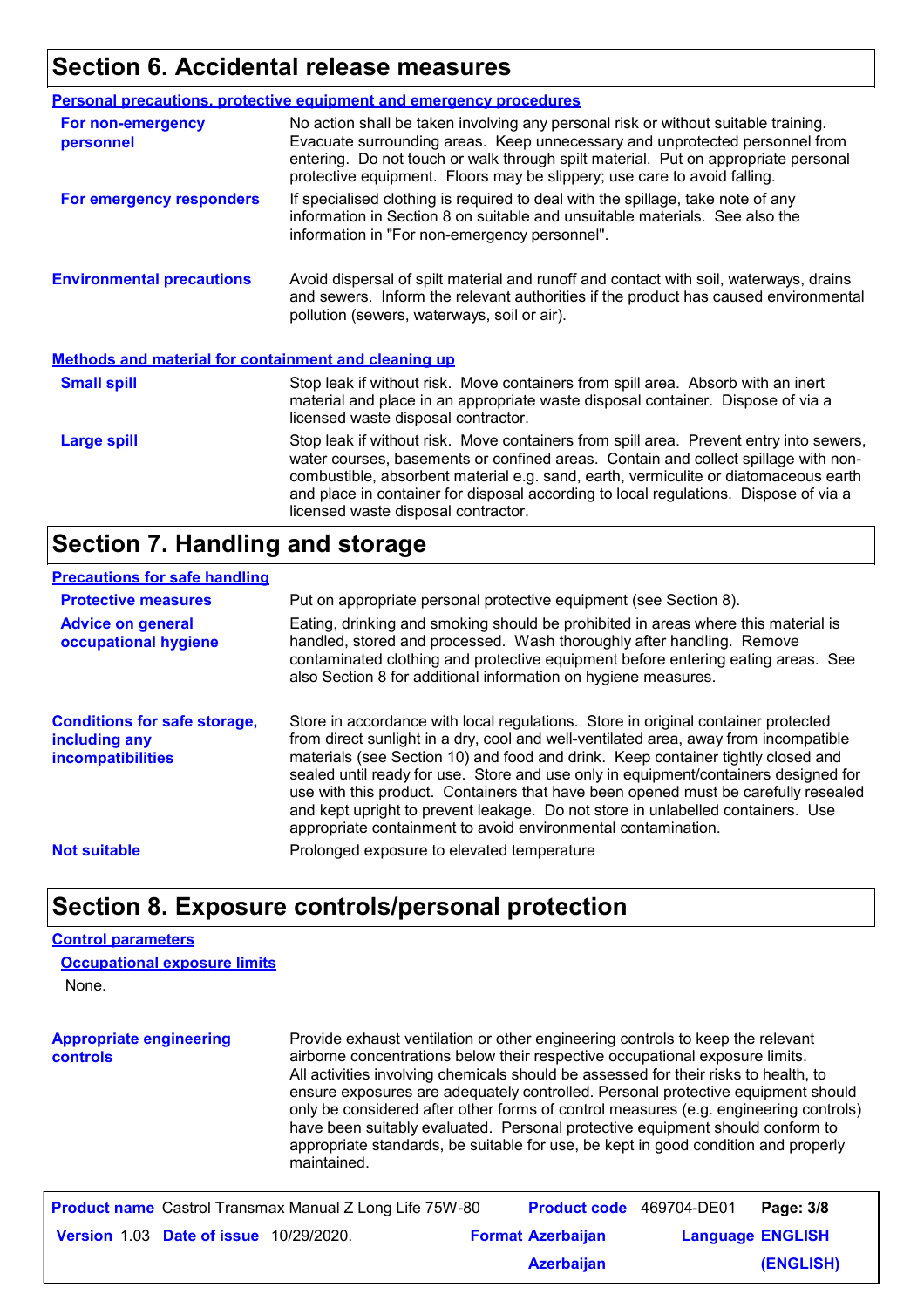# **Section 8. Exposure controls/personal protection**

|                                           | Your supplier of personal protective equipment should be consulted for advice on<br>selection and appropriate standards. For further information contact your national<br>organisation for standards.<br>The final choice of protective equipment will depend upon a risk assessment. It is<br>important to ensure that all items of personal protective equipment are compatible.                                                                                                                                                                                                                                                                                                                                                                                                              |
|-------------------------------------------|-------------------------------------------------------------------------------------------------------------------------------------------------------------------------------------------------------------------------------------------------------------------------------------------------------------------------------------------------------------------------------------------------------------------------------------------------------------------------------------------------------------------------------------------------------------------------------------------------------------------------------------------------------------------------------------------------------------------------------------------------------------------------------------------------|
| <b>Environmental exposure</b><br>controls | Emissions from ventilation or work process equipment should be checked to ensure<br>they comply with the requirements of environmental protection legislation. In some<br>cases, fume scrubbers, filters or engineering modifications to the process<br>equipment will be necessary to reduce emissions to acceptable levels.                                                                                                                                                                                                                                                                                                                                                                                                                                                                   |
| <b>Individual protection measures</b>     |                                                                                                                                                                                                                                                                                                                                                                                                                                                                                                                                                                                                                                                                                                                                                                                                 |
| <b>Hygiene measures</b>                   | Wash hands, forearms and face thoroughly after handling chemical products, before<br>eating, smoking and using the lavatory and at the end of the working period.<br>Appropriate techniques should be used to remove potentially contaminated clothing.<br>Wash contaminated clothing before reusing. Ensure that eyewash stations and<br>safety showers are close to the workstation location.                                                                                                                                                                                                                                                                                                                                                                                                 |
| <b>Eye/face protection</b>                | Safety glasses with side shields.                                                                                                                                                                                                                                                                                                                                                                                                                                                                                                                                                                                                                                                                                                                                                               |
| <b>Skin protection</b>                    |                                                                                                                                                                                                                                                                                                                                                                                                                                                                                                                                                                                                                                                                                                                                                                                                 |
| <b>Hand protection</b>                    | Wear protective gloves if prolonged or repeated contact is likely. Wear chemical<br>resistant gloves. Recommended: Nitrile gloves. The correct choice of protective<br>gloves depends upon the chemicals being handled, the conditions of work and use,<br>and the condition of the gloves (even the best chemically resistant glove will break<br>down after repeated chemical exposures). Most gloves provide only a short time of<br>protection before they must be discarded and replaced. Because specific work<br>environments and material handling practices vary, safety procedures should be<br>developed for each intended application. Gloves should therefore be chosen in<br>consultation with the supplier/manufacturer and with a full assessment of the<br>working conditions. |
| <b>Body protection</b>                    | Use of protective clothing is good industrial practice.<br>Personal protective equipment for the body should be selected based on the task<br>being performed and the risks involved and should be approved by a specialist<br>before handling this product.<br>Cotton or polyester/cotton overalls will only provide protection against light<br>superficial contamination that will not soak through to the skin. Overalls should be<br>laundered on a regular basis. When the risk of skin exposure is high (e.g. when<br>cleaning up spillages or if there is a risk of splashing) then chemical resistant aprons<br>and/or impervious chemical suits and boots will be required.                                                                                                           |
| <b>Respiratory protection</b>             | In case of insufficient ventilation, wear suitable respiratory equipment.<br>The correct choice of respiratory protection depends upon the chemicals being<br>handled, the conditions of work and use, and the condition of the respiratory<br>equipment. Safety procedures should be developed for each intended application.<br>Respiratory protection equipment should therefore be chosen in consultation with<br>the supplier/manufacturer and with a full assessment of the working conditions.                                                                                                                                                                                                                                                                                           |

# **Section 9. Physical and chemical properties**

| <b>Appearance</b>       |                                        |
|-------------------------|----------------------------------------|
| <b>Physical state</b>   | Liquid.                                |
| <b>Colour</b>           | Blue.                                  |
| <b>Odour</b>            | Not available.                         |
| <b>Odour threshold</b>  | Not available.                         |
| рH                      | Not available.                         |
| <b>Melting point</b>    | Not available.                         |
| <b>Boiling point</b>    | Not available.                         |
| <b>Flash point</b>      | Open cup: >180°C (>356°F) [Cleveland.] |
| <b>Evaporation rate</b> | Not available.                         |
|                         |                                        |

|                                               | <b>Product name</b> Castrol Transmax Manual Z Long Life 75W-80 |                          | <b>Product code</b> 469704-DE01 | Page: 4/8 |
|-----------------------------------------------|----------------------------------------------------------------|--------------------------|---------------------------------|-----------|
| <b>Version 1.03 Date of issue 10/29/2020.</b> |                                                                | <b>Format Azerbaijan</b> | <b>Language ENGLISH</b>         |           |
|                                               |                                                                | <b>Azerbaijan</b>        |                                 | (ENGLISH) |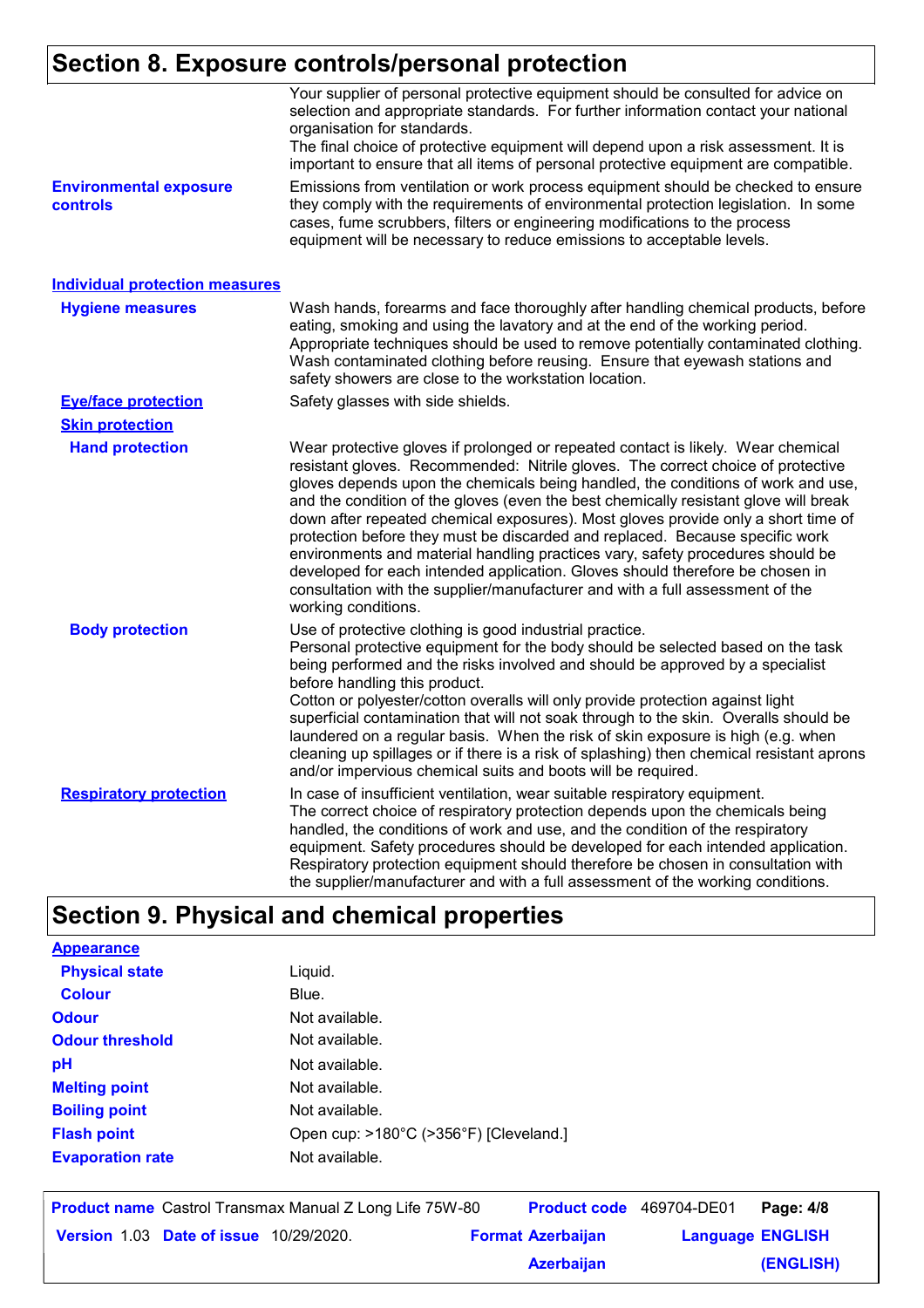# **Section 9. Physical and chemical properties**

| <b>Flammability (solid, gas)</b>                  | Not applicable. Based on - Physical state                                                                                                       |
|---------------------------------------------------|-------------------------------------------------------------------------------------------------------------------------------------------------|
| Lower and upper explosive<br>(flammable) limits   | Not available.                                                                                                                                  |
| <b>Vapour pressure</b>                            | Not available.                                                                                                                                  |
| <b>Vapour density</b>                             | Not available.                                                                                                                                  |
| <b>Relative density</b>                           | Not available.                                                                                                                                  |
| <b>Density</b>                                    | $\leq$ 1000 kg/m <sup>3</sup> (<1 g/cm <sup>3</sup> ) at 15 <sup>°</sup> C                                                                      |
| <b>Solubility</b>                                 | insoluble in water.                                                                                                                             |
| <b>Partition coefficient: n-</b><br>octanol/water | Not available.                                                                                                                                  |
| <b>Auto-ignition temperature</b>                  | Not available.                                                                                                                                  |
| <b>Decomposition temperature</b>                  | Not available.                                                                                                                                  |
| <b>Viscosity</b>                                  | Kinematic: 53.9 mm <sup>2</sup> /s (53.9 cSt) at $40^{\circ}$ C<br>Kinematic: $9 \text{ mm}^2$ /s ( $9 \text{ cSt}$ ) at $100^{\circ} \text{C}$ |

# **Section 10. Stability and reactivity**

| <b>Reactivity</b>                            | No specific test data available for this product. Refer to Conditions to avoid and<br>Incompatible materials for additional information.                                   |
|----------------------------------------------|----------------------------------------------------------------------------------------------------------------------------------------------------------------------------|
| <b>Chemical stability</b>                    | The product is stable.                                                                                                                                                     |
| <b>Possibility of hazardous</b><br>reactions | Under normal conditions of storage and use, hazardous reactions will not occur.<br>Under normal conditions of storage and use, hazardous polymerisation will not<br>occur. |
| <b>Conditions to avoid</b>                   | Avoid all possible sources of ignition (spark or flame).                                                                                                                   |
| <b>Incompatible materials</b>                | Reactive or incompatible with the following materials: oxidising materials.                                                                                                |
| <b>Hazardous decomposition</b><br>products   | Under normal conditions of storage and use, hazardous decomposition products<br>should not be produced.                                                                    |

# **Section 11. Toxicological information**

#### **Information on toxicological effects**

#### **Aspiration hazard**

| <b>Name</b>                                               | <b>Result</b>                         |
|-----------------------------------------------------------|---------------------------------------|
| Distillates (petroleum), hydrotreated heavy paraffinic    | <b>ASPIRATION HAZARD - Category 1</b> |
| Distillates (petroleum), solvent-dewaxed heavy paraffinic | <b>ASPIRATION HAZARD - Category 1</b> |
| Distillates (petroleum), hydrotreated light paraffinic    | <b>ASPIRATION HAZARD - Category 1</b> |
| Distillates (petroleum), solvent-dewaxed light paraffinic | <b>ASPIRATION HAZARD - Category 1</b> |

**Information on likely routes**  Routes of entry anticipated: Dermal, Inhalation.

#### **of exposure**

| <b>Potential acute health effects</b> |                                                                                                     |
|---------------------------------------|-----------------------------------------------------------------------------------------------------|
| Eye contact                           | No known significant effects or critical hazards.                                                   |
| <b>Inhalation</b>                     | Vapour inhalation under ambient conditions is not normally a problem due to low<br>vapour pressure. |
| <b>Skin contact</b>                   | Defatting to the skin. May cause skin dryness and irritation.                                       |
| <b>Ingestion</b>                      | No known significant effects or critical hazards.                                                   |

|  |                                               | <b>Product name</b> Castrol Transmax Manual Z Long Life 75W-80 | <b>Product code</b> 469704-DE01 |                         | Page: 5/8 |
|--|-----------------------------------------------|----------------------------------------------------------------|---------------------------------|-------------------------|-----------|
|  | <b>Version 1.03 Date of issue 10/29/2020.</b> |                                                                | <b>Format Azerbaijan</b>        | <b>Language ENGLISH</b> |           |
|  |                                               |                                                                | <b>Azerbaijan</b>               |                         | (ENGLISH) |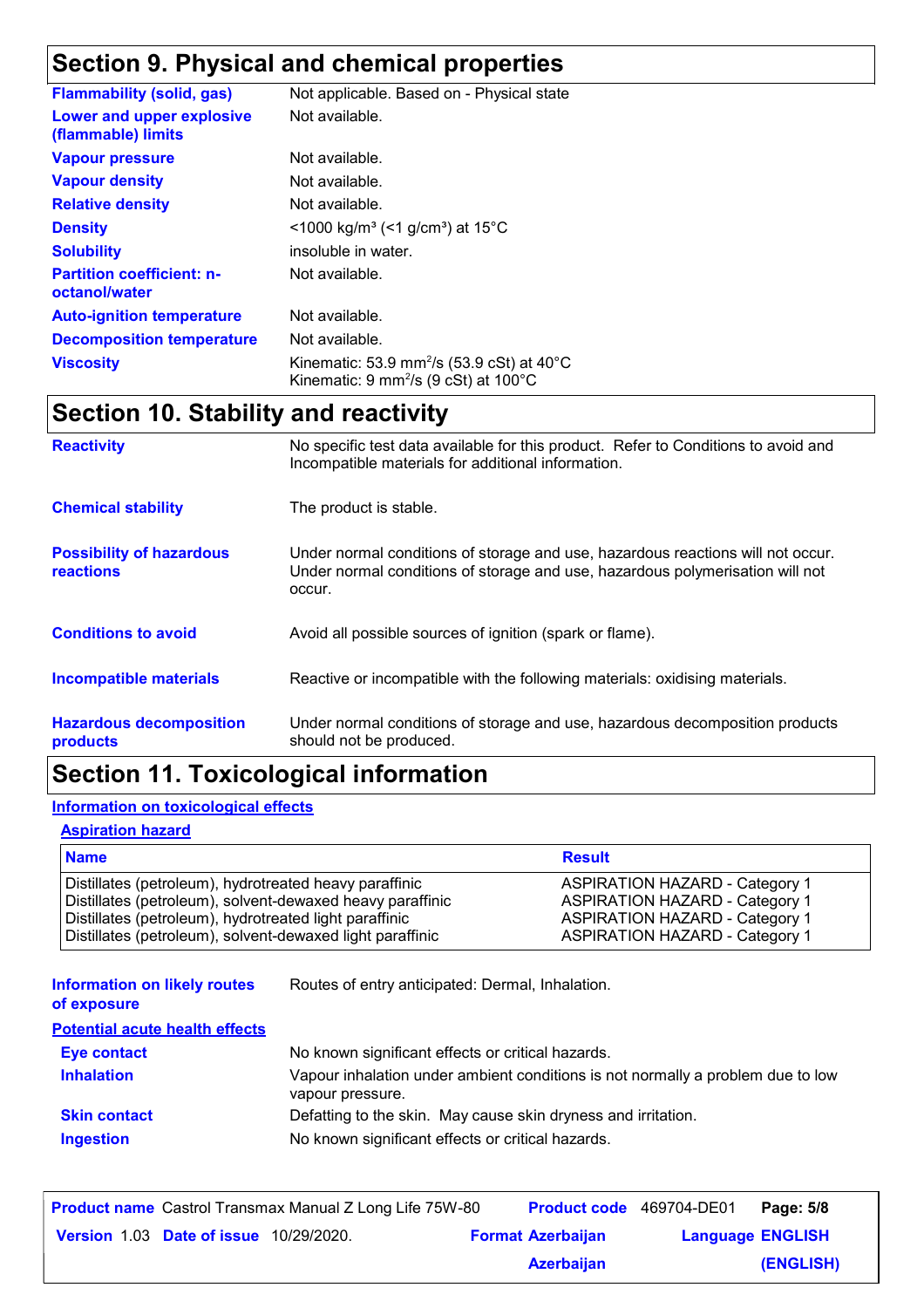# **Section 11. Toxicological information**

|                                         | Symptoms related to the physical, chemical and toxicological characteristics                                                |
|-----------------------------------------|-----------------------------------------------------------------------------------------------------------------------------|
| <b>Eye contact</b>                      | No specific data.                                                                                                           |
| <b>Inhalation</b>                       | May be harmful by inhalation if exposure to vapour, mists or fumes resulting from<br>thermal decomposition products occurs. |
| <b>Skin contact</b>                     | Adverse symptoms may include the following:<br>irritation<br>dryness<br>cracking                                            |
| <b>Ingestion</b>                        | No specific data.                                                                                                           |
|                                         | Delayed and immediate effects as well as chronic effects from short and long-term exposure                                  |
| <b>Eye contact</b>                      | Potential risk of transient stinging or redness if accidental eye contact occurs.                                           |
| <b>Inhalation</b>                       | Overexposure to the inhalation of airborne droplets or aerosols may cause irritation<br>of the respiratory tract.           |
| <b>Skin contact</b>                     | Prolonged or repeated contact can defat the skin and lead to irritation, cracking and/<br>or dermatitis.                    |
| <b>Ingestion</b>                        | Ingestion of large quantities may cause nausea and diarrhoea.                                                               |
| <b>Potential chronic health effects</b> |                                                                                                                             |
| <b>General</b>                          | No known significant effects or critical hazards.                                                                           |
| <b>Carcinogenicity</b>                  | No known significant effects or critical hazards.                                                                           |
| <b>Mutagenicity</b>                     | No known significant effects or critical hazards.                                                                           |
| <b>Teratogenicity</b>                   | No known significant effects or critical hazards.                                                                           |
| <b>Developmental effects</b>            | No known significant effects or critical hazards.                                                                           |
| <b>Fertility effects</b>                | No known significant effects or critical hazards.                                                                           |

### **Section 12. Ecological information**

**Environmental effects** No known significant effects or critical hazards.

#### **Persistence and degradability**

Not expected to be rapidly degradable.

#### **Bioaccumulative potential**

This product is not expected to bioaccumulate through food chains in the environment.

| <b>Mobility in soil</b><br><b>Mobility</b> | Spillages may penetrate the soil causing ground water contamination.                                                      |
|--------------------------------------------|---------------------------------------------------------------------------------------------------------------------------|
| <b>Other ecological information</b>        | Spills may form a film on water surfaces causing physical damage to organisms.<br>Oxygen transfer could also be impaired. |

# **Section 13. Disposal considerations**

| <b>Disposal methods</b> | The generation of waste should be avoided or minimised wherever possible.<br>Significant quantities of waste product residues should not be disposed of via the<br>foul sewer but processed in a suitable effluent treatment plant. Dispose of surplus<br>and non-recyclable products via a licensed waste disposal contractor. Disposal of<br>this product, solutions and any by-products should at all times comply with the<br>requirements of environmental protection and waste disposal legislation and any<br>regional local authority requirements. Waste packaging should be recycled. |
|-------------------------|-------------------------------------------------------------------------------------------------------------------------------------------------------------------------------------------------------------------------------------------------------------------------------------------------------------------------------------------------------------------------------------------------------------------------------------------------------------------------------------------------------------------------------------------------------------------------------------------------|
|                         |                                                                                                                                                                                                                                                                                                                                                                                                                                                                                                                                                                                                 |

|                                               | <b>Product name</b> Castrol Transmax Manual Z Long Life 75W-80 | Product code 469704-DE01 |                         | Page: 6/8 |
|-----------------------------------------------|----------------------------------------------------------------|--------------------------|-------------------------|-----------|
| <b>Version 1.03 Date of issue 10/29/2020.</b> |                                                                | <b>Format Azerbaijan</b> | <b>Language ENGLISH</b> |           |
|                                               |                                                                | <b>Azerbaijan</b>        |                         | (ENGLISH) |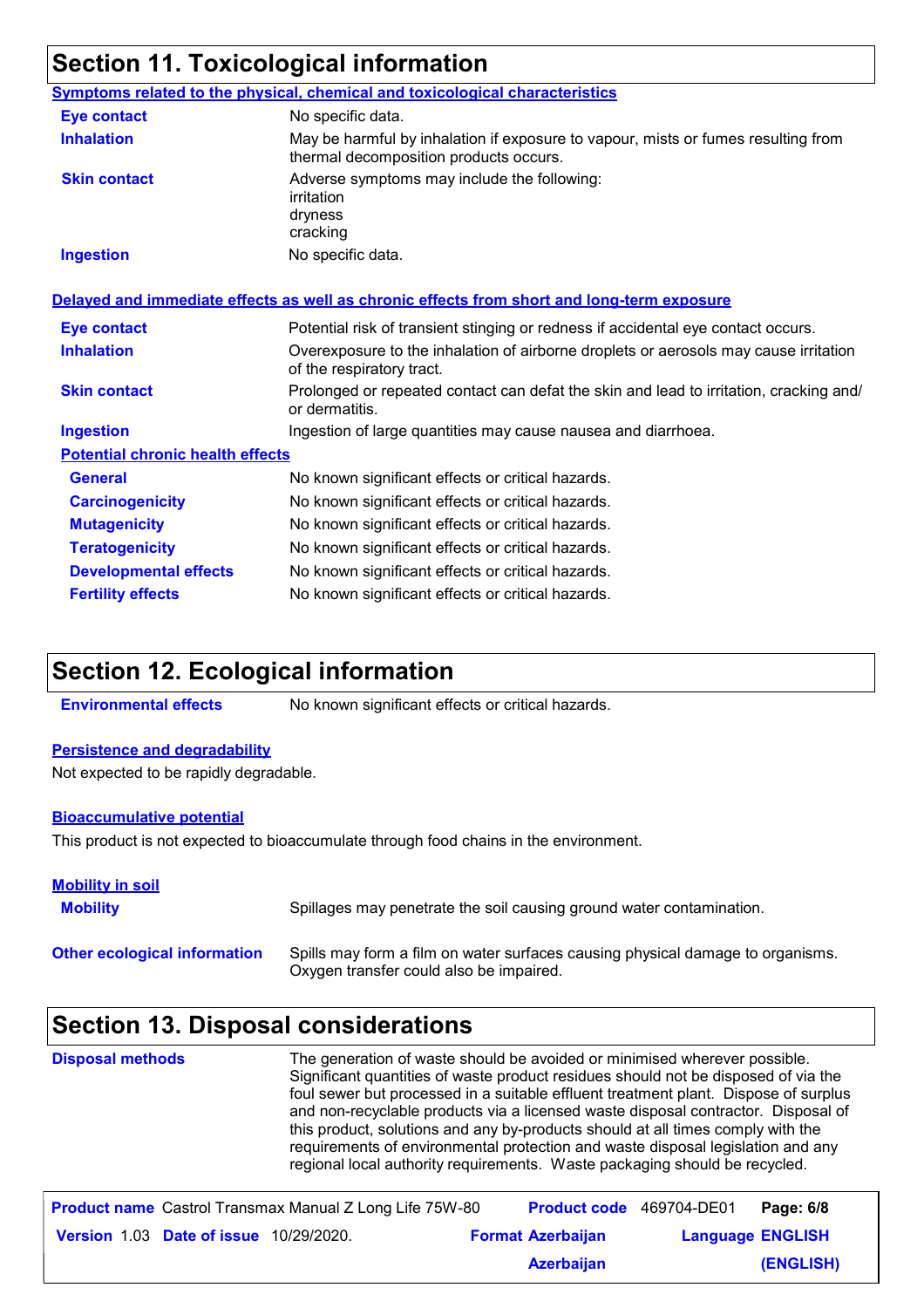# **Section 13. Disposal considerations**

Incineration or landfill should only be considered when recycling is not feasible. This material and its container must be disposed of in a safe way. Empty containers or liners may retain some product residues. Avoid dispersal of spilt material and runoff and contact with soil, waterways, drains and sewers.

# **Section 14. Transport information**

|                                      | <b>IMDG</b>              | <b>IATA</b>              |
|--------------------------------------|--------------------------|--------------------------|
| <b>UN number</b>                     | Not regulated.           | Not regulated.           |
| <b>UN proper</b><br>shipping name    | $\overline{\phantom{a}}$ | $\overline{\phantom{a}}$ |
| <b>Transport hazard</b><br>class(es) | $\blacksquare$           | $\overline{\phantom{a}}$ |
| <b>Packing group</b>                 | $\overline{\phantom{a}}$ | $\overline{\phantom{a}}$ |
| <b>Environmental</b><br>hazards      | No.                      | No.                      |
| <b>Additional</b><br>information     | ٠                        | $\overline{\phantom{a}}$ |

**Special precautions for user** Not available.

# **Section 15. Regulatory information**

#### **Regulation according to other foreign laws**

| <b>REACH Status</b>                                             | The company, as identified in Section 1, sells this product in the EU in compliance<br>with the current requirements of REACH. |
|-----------------------------------------------------------------|--------------------------------------------------------------------------------------------------------------------------------|
| <b>United States inventory</b><br>(TSCA 8b)                     | All components are active or exempted.                                                                                         |
| <b>Australia inventory (AICS)</b>                               | All components are listed or exempted.                                                                                         |
| <b>Canada inventory</b>                                         | All components are listed or exempted.                                                                                         |
| <b>China inventory (IECSC)</b>                                  | All components are listed or exempted.                                                                                         |
| <b>Japan inventory (ENCS)</b>                                   | At least one component is not listed.                                                                                          |
| <b>Korea inventory (KECI)</b>                                   | All components are listed or exempted.                                                                                         |
| <b>Philippines inventory</b><br>(PICCS)                         | All components are listed or exempted.                                                                                         |
| <b>Taiwan Chemical</b><br><b>Substances Inventory</b><br>(TCSI) | All components are listed or exempted.                                                                                         |

# **Section 16. Other information**

| <b>HISLOTY</b>                    |            |  |
|-----------------------------------|------------|--|
| <b>Date of printing</b>           | 10/29/2020 |  |
| Date of issue/Date of<br>revision | 10/29/2020 |  |
| Date of previous issue            | 10/22/2020 |  |
| <b>Version</b>                    | 1.03       |  |
|                                   |            |  |

**History**

|                                               | <b>Product name</b> Castrol Transmax Manual Z Long Life 75W-80 | <b>Product code</b> 469704-DE01 |                         | Page: 7/8 |
|-----------------------------------------------|----------------------------------------------------------------|---------------------------------|-------------------------|-----------|
| <b>Version 1.03 Date of issue 10/29/2020.</b> |                                                                | <b>Format Azerbaijan</b>        | <b>Language ENGLISH</b> |           |
|                                               |                                                                | <b>Azerbaijan</b>               |                         | (ENGLISH) |